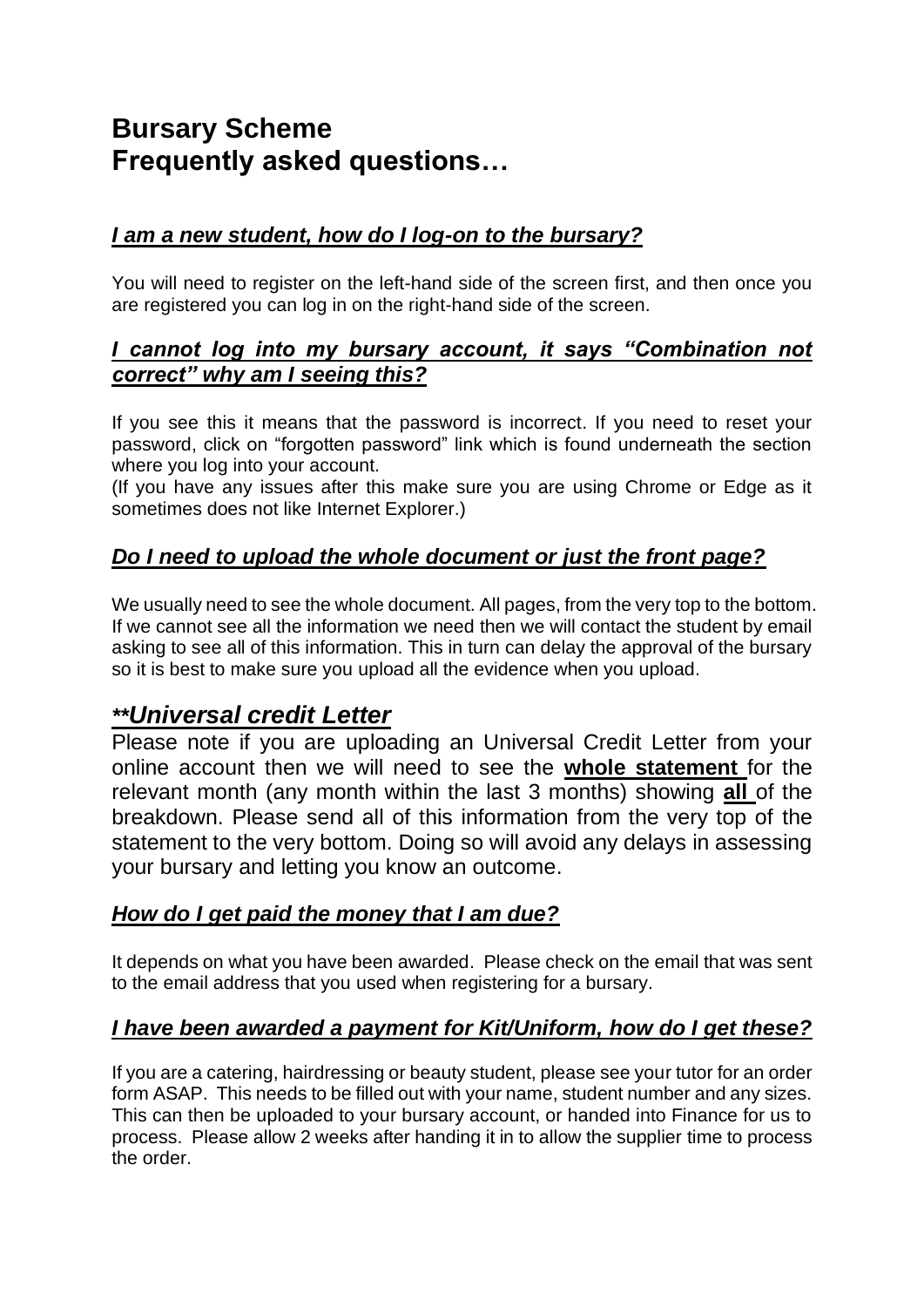## *I have been awarded a payment for materials/books/kits/uniforms how do I claim a refund?*

If you have been awarded a payment for materials, books, kits or uniforms and you are not a catering, hairdressing or beauty student, please confirm with your tutor before purchasing it yourself as in some instances these may be purchased on your behalf. It they are the money will be transferred directly from Finance, and you do not need to do anything.

If you do purchase any of these items please upload your receipts or hand into Finance and we will then refund you **up to** the allowance shown on your bursary award letter.

#### *I have been awarded a payment for trips, how do I get these?*

If you have been awarded a payment for trips you do not need to do anything as this will automatically be paid to the College on your behalf. If you have paid for a trip prior to being accepted for a bursary this will be refunded to you.